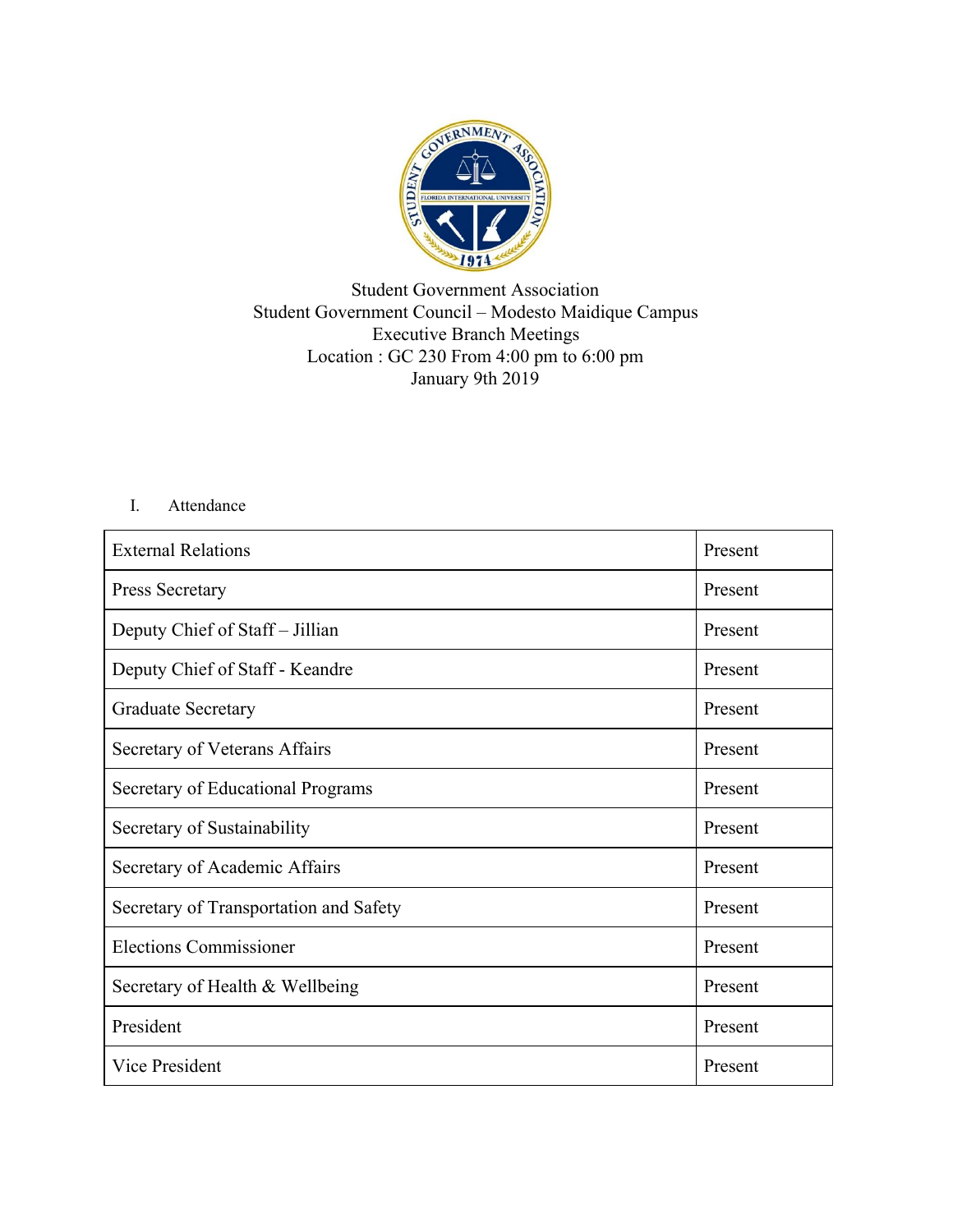- II. Goals for Spring 2019
	- a. Football WOW
	- b. Televisions on Engineering Center
	- c. Women in Politics
	- d. Spring Safety Walk (Ilan, Sam, Jerome, Karla) Panther Now
	- e. SGA Scholarship/ Deans List (Michelle/Jerome)
	- f. Spring WOW
		- i. Mon. 3pm Get to Know SGA (Jerome)
		- ii. Tues: Hover through the Hallways
	- g. FSA: Rally in Tally (Kayla)
	- h. FIU Day (Deputies)
		- i. On campus (Jerome)
	- i. Spring Game (Michelle, Karla)
		- i. Meet and greet
		- ii. SPC Collab
		- iii. Movie after game
	- j. FAU + FIU
		- i. RHA Campaign
		- ii. Giveaway
	- k.  $SGA + Health (FIU Shots) Peter and H+W$
	- l. Joint Faculty Senate (Peter) Feb 2016
	- m. Senate at EC (Jerome + Peter)
	- n. Room Rental
	- o. Student Leadership (Jose)
	- p. Retreat (Jerome + Kayla) January
	- q. Presidents Roundtable (Jerome)
- III. Secretary Goals
	- a. Graduate Secretary
		- i. Implement Centralized SGA Survey
		- ii. PrEP (pre exposure prophylaxis) at FIU partner with Secretary of Health  $\&$ Wellbeing, Student advocacy-Mel.
		- iii. LGBTQ issues on campus partner with MPAS
		- iv. Increasing Graduate Student participation in elections work with Labib
		- v. Tennis Courts
	- b. Secretary of Veterans Affairs
		- i. SGA members attending veteran events
		- ii. Veteran parking (budgets)
		- iii. Women Month
	- c. Secretary of Health & Wellbeing
		- i. Tours of the gym
			- 1. Give students tips for exercising and health tips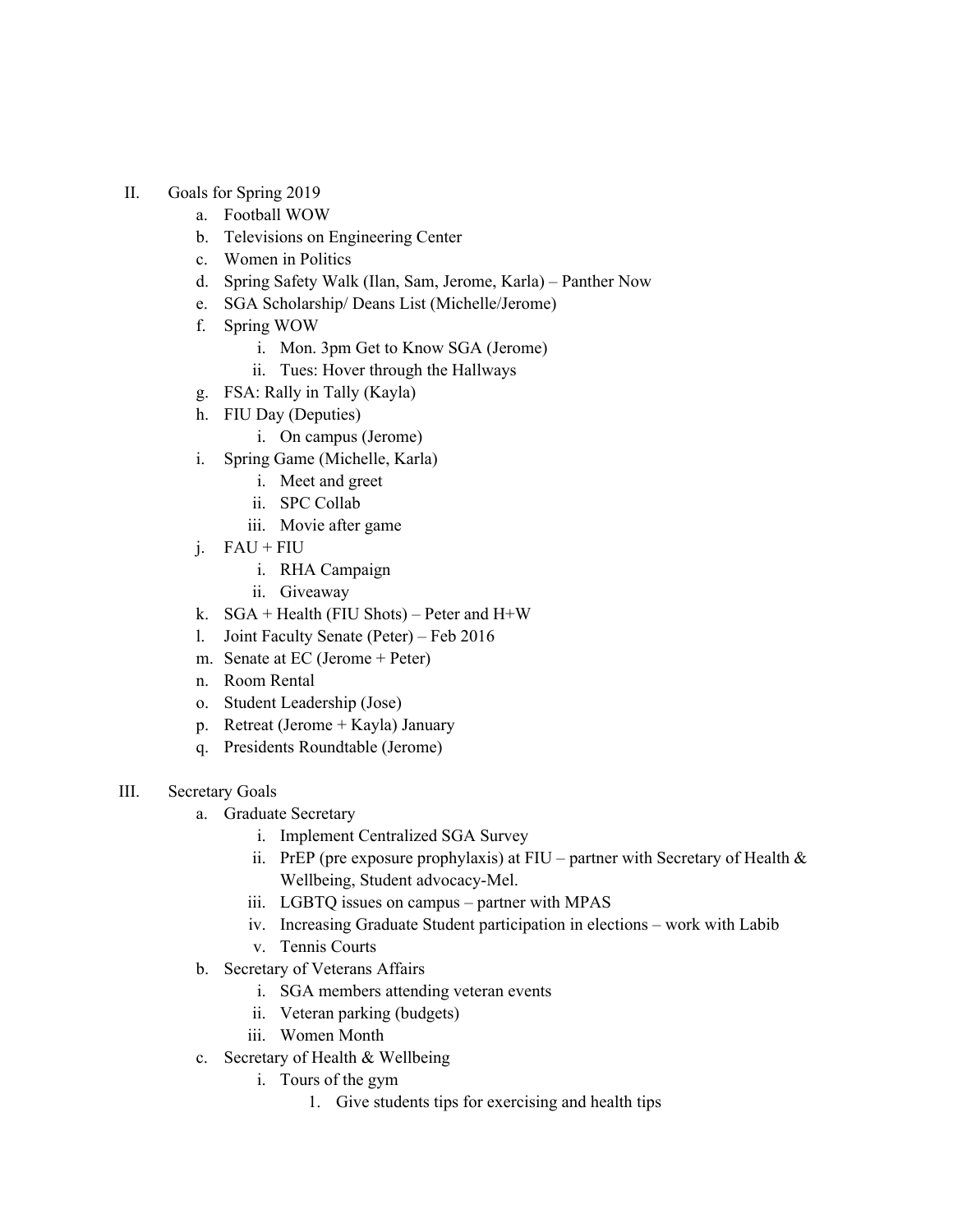- 2. Advertise gym classes
- d. Secretary of Sustainability
	- i. Finalize Arboretum Proposal and Approval
	- ii. Plan out all Arboretum exhibits and tree species list
	- iii. Advertise Arboretum to student population
	- iv. Finalize and initiate at least one arboretum exhibit
	- v. Plan and make budge to introduce solar energy to FIU
	- vi. Get approval for solar energy project
	- vii. Get support and funding for composting stalls in NP
	- viii. Make another environment club social
		- 1. Bring them together
		- ix. Na-ma-stay at the Solar House (Recharge for Final)
		- x. Plan more SGA tabling events
		- xi. Collab with transportation
- e. Secretary of Educational Programs
	- i. BBC intern retreat
		- 1. Contact head of intern program at BBC
		- 2. Talk to her about collaborating for retreat and future events
	- ii. Shadowing program
		- 1. Speak at senate next week to get contact info of senate members who want to participate in shadowing the interns and let them know what it is going to be about
			- a. After interns shadow senate, they will do the same with cabinet
	- iii. More info on BBC event
		- 1. Ropes course and bonding/ active thinking activities.
		- 2. Pick up at MMC SASC
		- 3. Contact Kayla for helping planning out
- f. Press Secretary
	- i. Monthly blog posts w/ events we have planned for the month (cabinet/senate)
	- ii. Intern blog post with Vivi
	- iii. Long projects can get a post too
		- 1. Arboretum for Amelia
	- iv. Open to any other ideas/what people want to see
	- v. Newsletter Find Log in information
		- 1. Paulina aid in visual
		- 2. Brandon- Senate update
		- 3. Sabrina Pres update
		- 4. Events section Roundtable
- g. Deputy Chief of Staff Jillian
	- i. Continue updating SGA calendar w/our events & the events of our agencies and councils
	- ii. Work on keeping a record of our semester events (pics  $+$  info)
		- 1. Google drive
	- iii. Possible philanthropy events w/SGA
		- 1. Food pantry (food insecurity)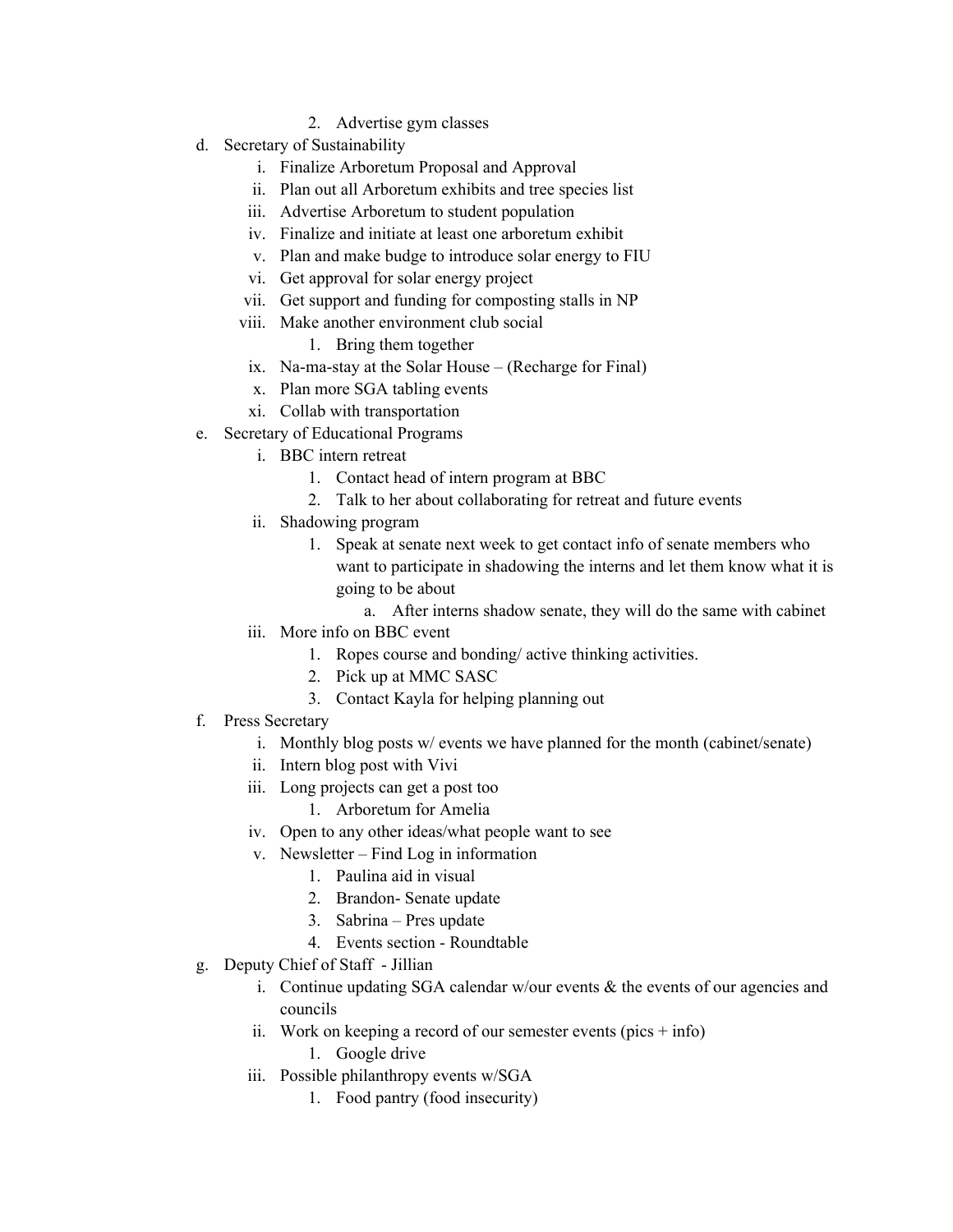- iv. Follow up regarding open positions via social media (DM's)
	- 1. Provide more info to them and respond to any of their questions
- v. FIU Day
- vi. SGA Scholarship/ Dean's List
- h. Secretary of External Relations
	- i. Improve Insta feed
	- ii. Improve stories
	- iii. Collaborate with Senate  $+$  councils (work with Mel)
	- iv. Spotlights
	- v. More engaging stories + social media
	- vi. Pictures to post (google drive)
	- vii. Have at least 1 event made by external relations
	- viii. More engagement with students
	- ix. Improve organizations  $w/$ team + SGA as a whole
	- x. Post staff for big holidays
	- xi. Newsletter with Sam
- i. Secretary of Transportation
	- i. Campus safety walk (partner w/Sam G. and work with Jerome)
	- ii. Veteran parking
	- iii. BBC bus discounts (bulk)
	- iv. Identify opportunities to reduce carbon printing
	- v. Advocating Stop the Bleed and Active Shooter trainings for Housing
	- vi. Better dissemination of emergency info (housing)
	- vii. Advocating for "It's On Us" and smoke free campus
	- viii. Working with FIU Embrace (empathize)(series)
	- ix. Advocating for Rave guardian app
	- x. Empathize series
	- xi. Find 4 directors
	- xii. SGA: Stop the Bleed
	- xiii. City of Tomorroz- Represent FIU
- j. Deputy Chief of Staff Keandre
	- i. SGA Scholarship/ Dean List Luncheon with Cristina
	- ii. Football Event (Jan 22)
	- iii. Consistent tabling in GC
		- 1. @ Mel Rodriguez (Student Advocacy)
- k. Secretary of Innovation & Research
	- i. Social Innovation Week
- l. Elections Commissioner
	- i. Improve student engagement/awareness of elections this semester
	- ii. Have the highest voter turnout!!!
	- iii. Get all board members confirmed!!
	- iv. Large GC Entrance Banner
	- v. Reach out to Engineering center/ Online students
	- vi. Reach out to various colleges such as Business, Architecture, and Grad Students
	- vii. Intro to FIU Online Department (Sabrina)